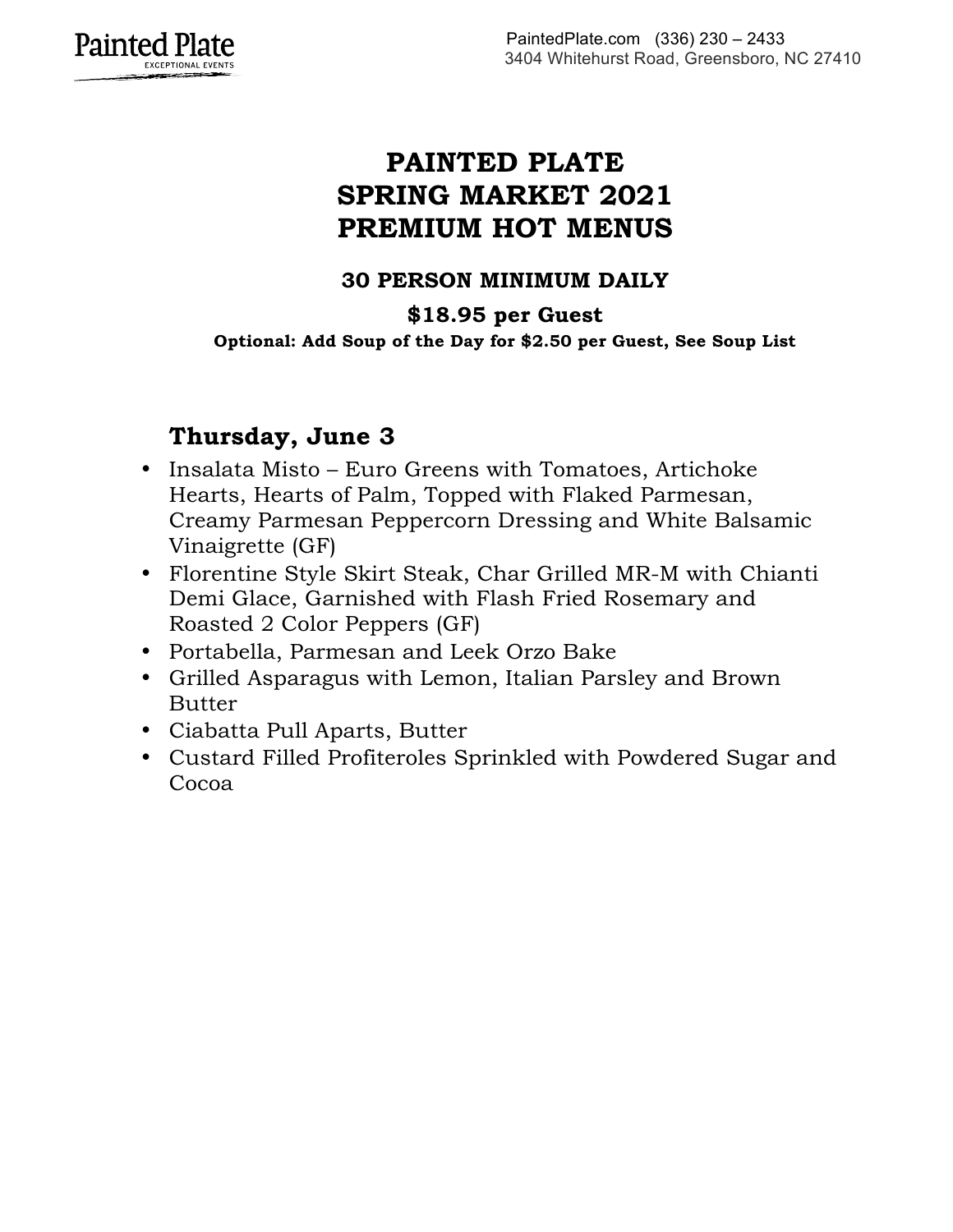

# **Friday, June 4**

- Romaine Salad Topped with Tomatoes, Carrots, Cucumbers, Sides of Crunchy Noodles, Wasabi Ranch and Japanese Steakhouse Dressing (GF)
- China Star Chicken (Seared Free Range Chicken Breast) Ginger Infused Chicken Stock Reduction, Panned with Baby Bok Choy, Scallion, Roasted Pineapple (GF)
- Steamed Broccoli, Matchstick Carrots, Tamari Butter (GF)
- Fried Brown Rice, Sweet Onion, Napa Cabbage, Peas, Carrots, Bamboo Shoots, Water Chestnuts, Candied Ginger (GF)
- Sesame Loaf, Whipped Butter
- Honey Almond Bars

## **Saturday, June 5**

- Spinach Salad with Roasted Apple and Celery Root, Walnuts and Creamy Mustard Dressing
- Turkey (Light and Dark Meat) Crusted with Herbs de Provence, with Riesling Pan Gravy, Leeks, Mixed Wild Mushrooms
- Organic Carrots with Orange and Honey Butter
- Roasted Peeled Potatoes with Smoked Paprika, Sea Salt, Olive Oil
- Crescent Rolls, Butter
- Peanut Butter and Jelly Bars (Oatmeal Based) (GF)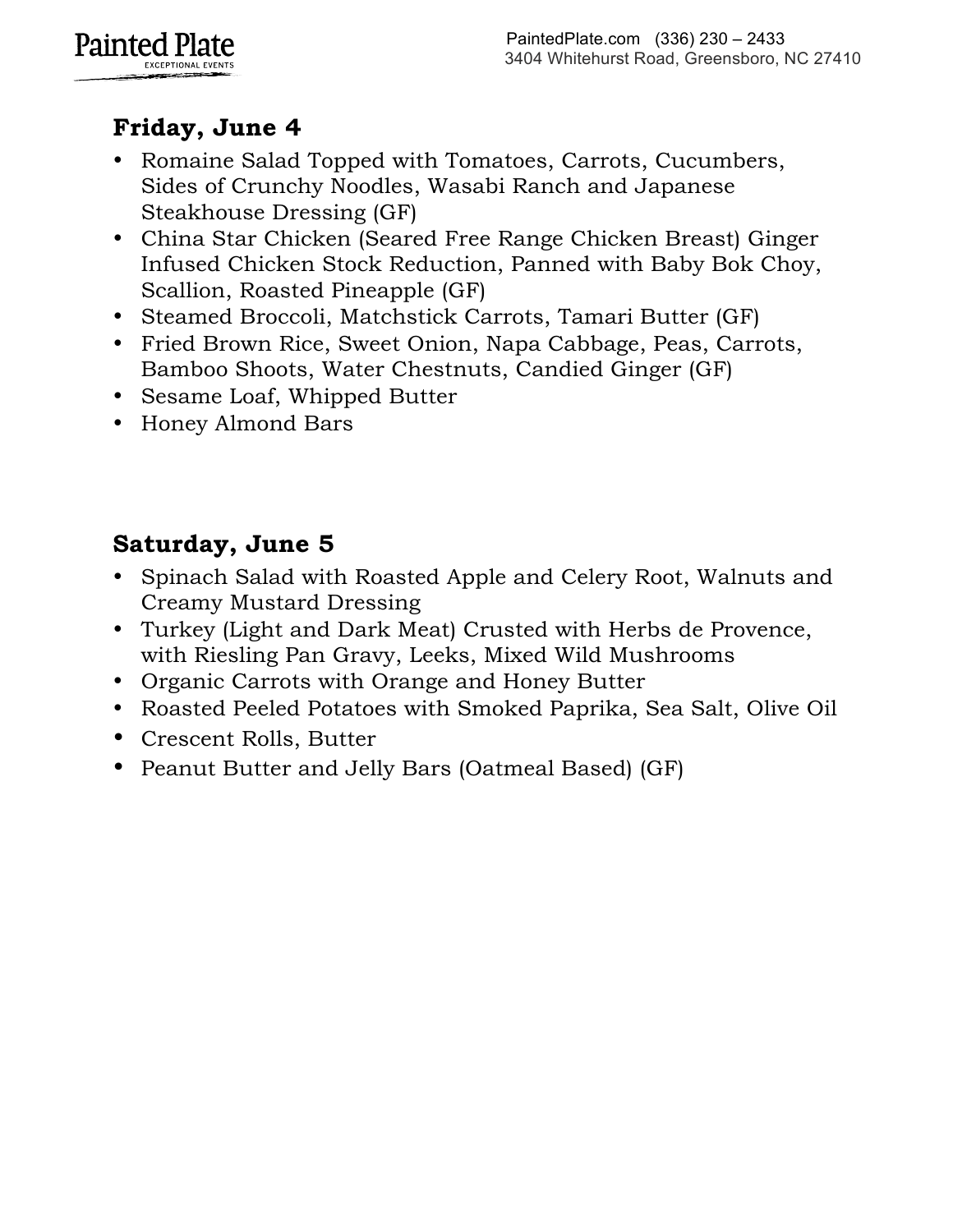

# **Sunday, June 6**

- Greek Salad with Romaine, Cucumber, Grape Tomatoes, Feta, Pepperoncini, Garnished with Olives and Stuffed Grape Leaves, Grecian Vinaigrette
- House Made Meat Loaf with Traditional Ketchup Topping and Natural Pan Gravy
- Mashed Potato Casserole with Scallions, Cheddar, Sour Cream, Butter (GF)
- Baby Green Beans with Charred Tomato Butter
- Yeast Rolls, Butter
- Lemon Honey Pound Cake Bars

## **Monday, June 7**

- Southwest Caesar with Jalapeno Corn Bread Croutons, Crumbled Queso Fresca, Cilantro Vinaigrette and Salsa Ranch Dressing
- CAB Slow Roasted Texas Style Brisket with BBQ Gravy
- Whipped Yams and Parsnips with Apple
- Steamed Cauliflower with Lime Cilantro Butter, Garnished with Poblano Peppers
- Sliced Local Torta Bread, Butter
- Kahlua Double Chocolate Brownies